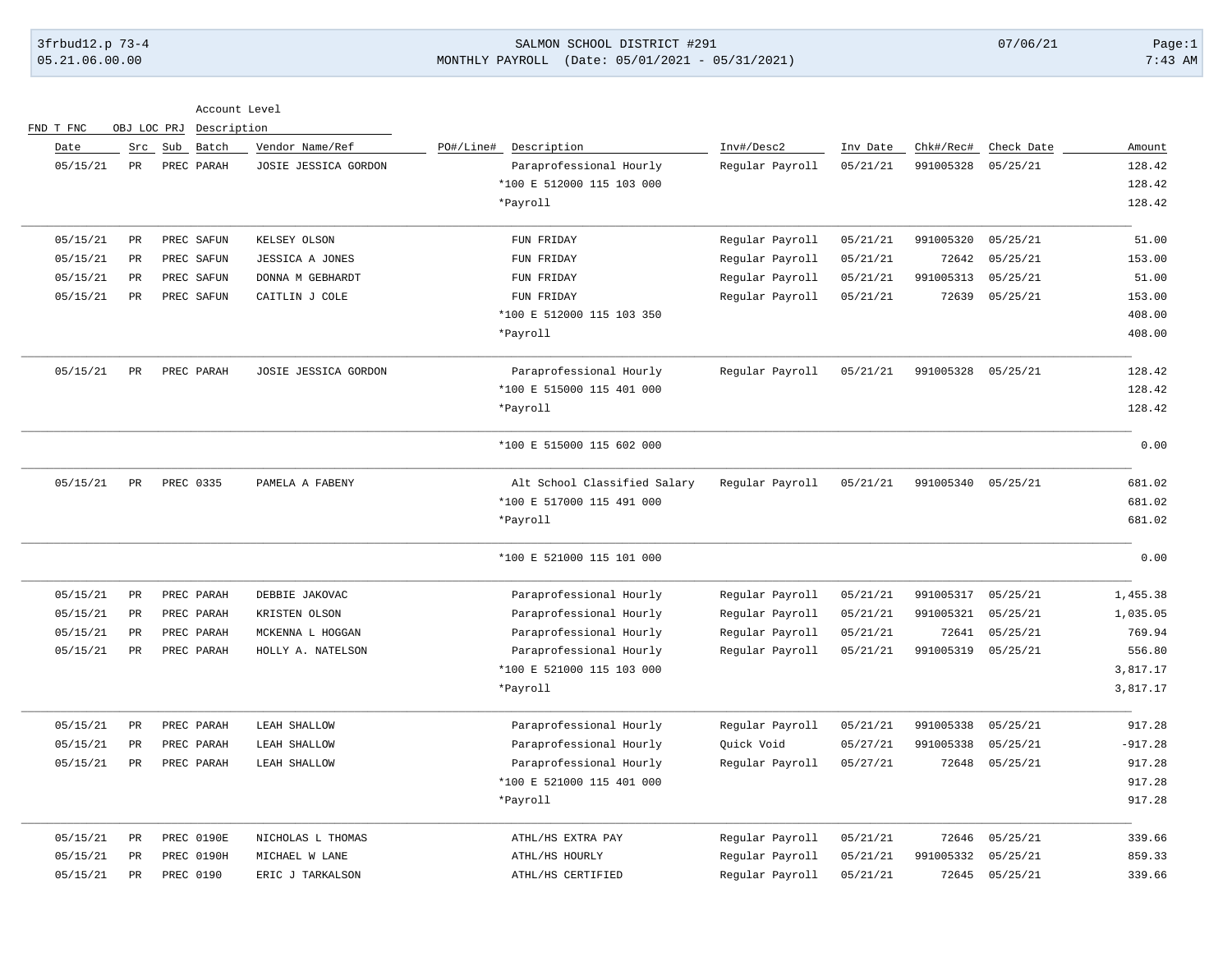3frbud12.p 73-4 SALMON SCHOOL DISTRICT #291 07/06/21 Page:2 05.21.06.00.00 MONTHLY PAYROLL (Date: 05/01/2021 - 05/31/2021) 7:43 AM

|                                      | Account Level |  |                         |                                 |                           |                 |          |                    |                                   |          |
|--------------------------------------|---------------|--|-------------------------|---------------------------------|---------------------------|-----------------|----------|--------------------|-----------------------------------|----------|
| FND T FNC                            |               |  | OBJ LOC PRJ Description |                                 |                           |                 |          |                    |                                   |          |
| 100 E 531000 115 401 000 (continued) |               |  |                         |                                 |                           |                 |          |                    |                                   |          |
| Date                                 |               |  |                         | Src Sub Batch _ Vendor Name/Ref | PO#/Line# Description     | Inv#/Desc2      |          |                    | Inv Date _ Chk#/Rec# _ Check Date | Amount   |
|                                      |               |  |                         |                                 | *100 E 531000 115 401 000 |                 |          |                    |                                   | 1,538.65 |
|                                      |               |  |                         |                                 | *Payroll                  |                 |          |                    |                                   | 1,538.65 |
|                                      |               |  |                         |                                 | *100 E 531000 115 602 000 |                 |          |                    |                                   | 0.00     |
| 05/15/21                             | PR            |  | PREC 0230               | JULEAH C. DAVIDSON              | ACTIVITY CERTIFIED        | Regular Payroll | 05/21/21 |                    | 72638 05/25/21                    | 500.00   |
| 05/15/21                             | PR            |  | PREC 0230               | DYLAN BREWER                    | ACTIVITY CERTIFIED        | Regular Payroll | 05/21/21 | 991005326 05/25/21 |                                   | 500.00   |
|                                      |               |  |                         |                                 | *100 E 532000 115 401 000 |                 |          |                    |                                   | 1,000.00 |
|                                      |               |  |                         |                                 | *Payroll                  |                 |          |                    |                                   | 1,000.00 |
|                                      |               |  |                         |                                 | *100 E 611000 115 100 000 |                 |          |                    |                                   | 0.00     |
|                                      |               |  |                         |                                 | *100 E 611000 115 101 000 |                 |          |                    |                                   | 0.00     |
| 05/15/21                             | $_{\rm PR}$   |  | PREC 0110               | ASHLEY C TARKALSON              | HS CLSF                   | Regular Payroll | 05/21/21 | 991005339 05/25/21 |                                   | 600.00   |
| 05/15/21                             | PR            |  | PREC 0110H              | ASHLEY C TARKALSON              | HS CLSF HOURLY            | Regular Payroll | 05/21/21 | 991005339 05/25/21 |                                   | 1,472.23 |
|                                      |               |  |                         |                                 | *100 E 611000 115 401 000 |                 |          |                    |                                   | 2,072.23 |
|                                      |               |  |                         |                                 | *Payroll                  |                 |          |                    |                                   | 2,072.23 |
| 05/15/21                             | PR            |  | PREC 0110H              | ERIC J TARKALSON                | HS CLSF HOURLY            | Regular Payroll | 05/21/21 |                    | 72645 05/25/21                    | 2,319.10 |
|                                      |               |  |                         |                                 | *100 E 611000 115 401 002 |                 |          |                    |                                   | 2,319.10 |
|                                      |               |  |                         |                                 | *Payroll                  |                 |          |                    |                                   | 2,319.10 |
|                                      |               |  |                         |                                 | *100 E 616000 115 000 000 |                 |          |                    |                                   | 0.00     |
|                                      |               |  |                         |                                 | *100 E 616000 115 101 000 |                 |          |                    |                                   | 0.00     |
| 05/15/21                             | PR            |  | PREC 0290H              | TODD NELSON                     | MEDIA CLSF HOURLY         | Regular Payroll | 05/21/21 | 991005301 05/25/21 |                                   | 536.45   |
|                                      |               |  |                         |                                 | *100 E 622000 115 000 000 |                 |          |                    |                                   | 536.45   |
|                                      |               |  |                         |                                 | *Payroll                  |                 |          |                    |                                   | 536.45   |
|                                      |               |  |                         |                                 | *100 E 622000 115 100 000 |                 |          |                    |                                   | 0.00     |
|                                      |               |  |                         |                                 | *100 E 622000 115 101 000 |                 |          |                    |                                   | 0.00     |
| 05/15/21                             | PR            |  | <b>PREC 0290H</b>       | DIANA L HARRY                   | MEDIA CLSF HOURLY         | Regular Payroll | 05/21/21 | 991005316 05/25/21 |                                   | 1,455.38 |
|                                      |               |  |                         |                                 | *100 E 622000 115 103 000 |                 |          |                    |                                   | 1,455.38 |
|                                      |               |  |                         |                                 | *Payroll                  |                 |          |                    |                                   | 1,455.38 |
|                                      |               |  |                         |                                 |                           |                 |          |                    |                                   |          |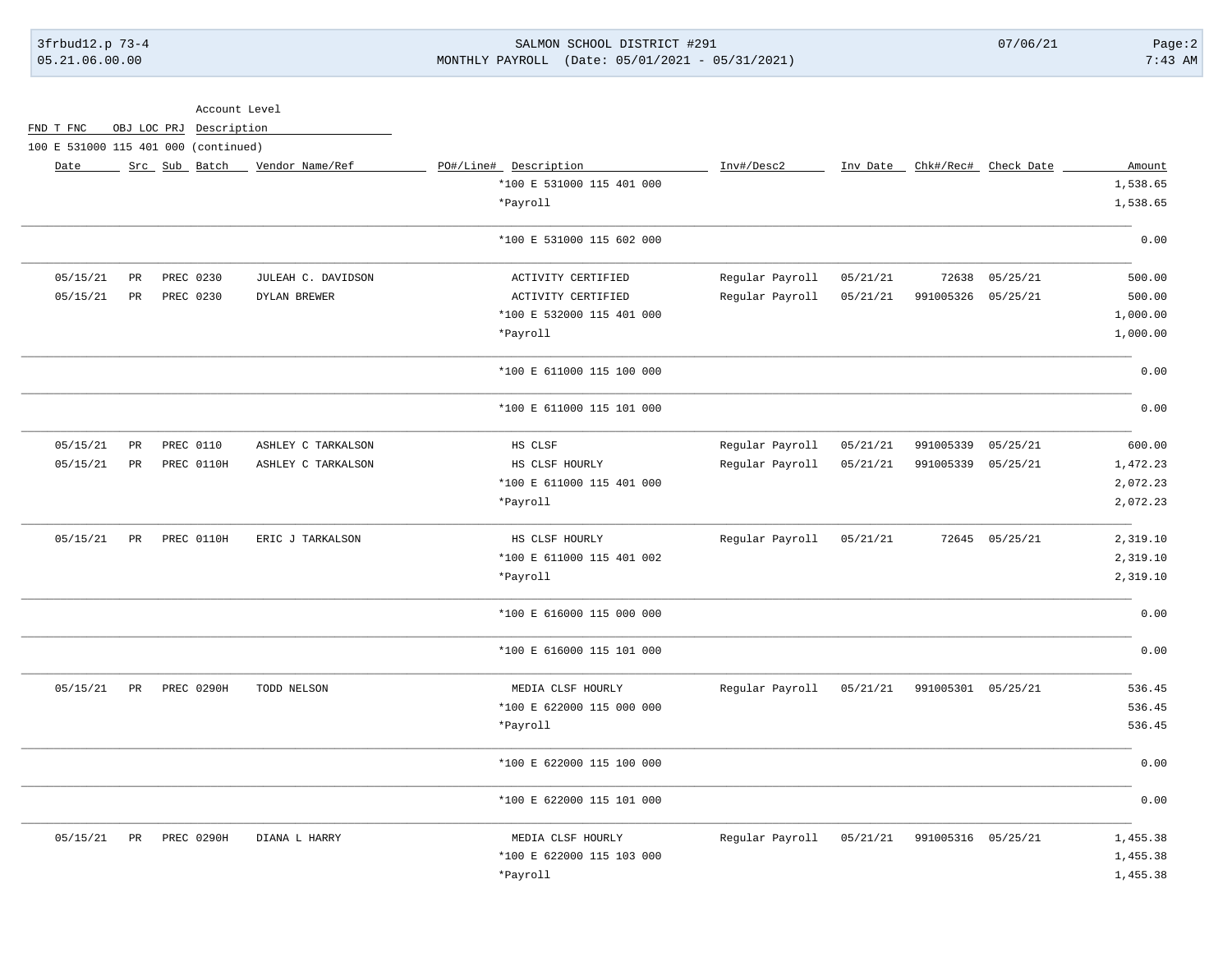# 3frbud12.p 73-4 SALMON SCHOOL DISTRICT #291 07/06/21 Page:3 05.21.06.00.00 MONTHLY PAYROLL (Date: 05/01/2021 - 05/31/2021) 7:43 AM

| Account Level |  |
|---------------|--|
|               |  |

| FND T FNC | OBJ LOC PRJ | Description       |                    |                           |                 |          |           |            |          |
|-----------|-------------|-------------------|--------------------|---------------------------|-----------------|----------|-----------|------------|----------|
| Date      |             | Batch<br>Src Sub  | Vendor Name/Ref    | PO#/Line#<br>Description  | Inv#/Desc2      | Inv Date | Chk#/Rec# | Check Date | Amount   |
| 05/15/21  | $_{\rm PR}$ | PREC 0290H        | SHYLA A BARRETT    | MEDIA CLSF HOURLY         | Regular Payroll | 05/21/21 | 991005324 | 05/25/21   | 1,237.32 |
|           |             |                   |                    | *100 E 622000 115 401 000 |                 |          |           |            | 1,237.32 |
|           |             |                   |                    | *Payroll                  |                 |          |           |            | 1,237.32 |
| 05/15/21  | $_{\rm PR}$ | PREC 0310E        | CHAYLIN FARRAND    | Clas Admin                | Regular Payroll | 05/21/21 | 991005305 | 05/25/21   | 300.00   |
|           |             |                   |                    | *100 E 631000 115 001 000 |                 |          |           |            | 300.00   |
|           |             |                   |                    | *Payroll                  |                 |          |           |            | 300.00   |
| 05/15/21  | PR          | PREC 0310         | CHAYLIN FARRAND    | DIST ADM CLSF             | Regular Payroll | 05/21/21 | 991005305 | 05/25/21   | 814.20   |
| 05/15/21  | $_{\rm PR}$ | <b>PREC 0310H</b> | ELE TARKALSON      | DIST ADM CLSF HOURLY      | Regular Payroll | 05/21/21 | 72644     | 05/25/21   | 63.18    |
|           |             |                   |                    | *100 E 632000 115 001 000 |                 |          |           |            | 877.38   |
|           |             |                   |                    | *Payroll                  |                 |          |           |            | 877.38   |
|           |             |                   |                    | *100 E 632000 115 001 911 |                 |          |           |            | 0.00     |
|           |             |                   |                    | *100 E 641000 115 100 000 |                 |          |           |            | 0.00     |
|           |             |                   |                    | *100 E 641000 115 101 000 |                 |          |           |            | 0.00     |
|           |             |                   |                    | *100 E 641000 115 103 000 |                 |          |           |            | 0.00     |
| 05/15/21  | $_{\rm PR}$ | PREC 0330E        | EVELYN M BUHLER    | SCHOOL ADM CLSF           | Regular Payroll | 05/21/21 | 991005300 | 05/25/21   | 544.80   |
| 05/15/21  | $_{\rm PR}$ | PREC 0330         | EVELYN M BUHLER    | SCHL ADM CLSF             | Regular Payroll | 05/21/21 | 991005300 | 05/25/21   | 2,345.06 |
|           |             |                   |                    | *100 E 641000 115 401 000 |                 |          |           |            | 2,889.86 |
|           |             |                   |                    | *Payroll                  |                 |          |           |            | 2,889.86 |
| 05/15/21  | $_{\rm PR}$ | PREC 0310H        | JANET L SEHER      | DIST ADM CLSF HOURLY      | Regular Payroll | 05/21/21 | 991005308 | 05/25/21   | 3,085.27 |
| 05/15/21  | PR          | PREC 0310         | CHAYLIN FARRAND    | DIST ADM CLSF             | Regular Payroll | 05/21/21 | 991005305 | 05/25/21   | 1,411.28 |
| 05/15/21  | $_{\rm PR}$ | PREC 0310         | ASHLEY C TARKALSON | DIST ADM CLSF             | Regular Payroll | 05/21/21 | 991005339 | 05/25/21   | 300.00   |
|           |             |                   |                    | *100 E 651000 115 001 000 |                 |          |           |            | 4,796.55 |
|           |             |                   |                    | *Payroll                  |                 |          |           |            | 4,796.55 |
| 05/15/21  | PR          | <b>PREC 0360H</b> | VICTORIA REYES     | CUSTODIAL HOURLY          | Regular Payroll | 05/21/21 | 991005337 | 05/25/21   | 2,140.63 |
| 05/15/21  | PR          | PREC 0360H        | CARRIE M PARTNEY   | CUSTODIAL HOURLY          | Regular Payroll | 05/21/21 | 72643     | 05/25/21   | 45.00    |
| 05/15/21  | PR          | <b>PREC 0360H</b> | ALLEN PETRICK      | CUSTODIAL HOURLY          | Regular Payroll | 05/21/21 | 991005334 | 05/25/21   | 1,686.50 |
| 05/15/21  | PR          | <b>PREC 0360H</b> | BRYNEN LARSON      | CUSTODIAL HOURLY          | Regular Payroll | 05/21/21 | 991005333 | 05/25/21   | 417.28   |
| 05/15/21  | $_{\rm PR}$ | PREC 0360H        | STEVEN L YATES     | CUSTODIAL HOURLY          | Regular Payroll | 05/21/21 | 991005323 | 05/25/21   | 1,808.27 |
| 05/15/21  | PR          | <b>PREC 0360H</b> | LISA M MARLER      | CUSTODIAL HOURLY          | Regular Payroll | 05/21/21 | 991005350 | 05/25/21   | 2,140.63 |
| 05/25/21  | AP          | 25                |                    | SUMMARY TOTAL             |                 |          |           |            | 126.00   |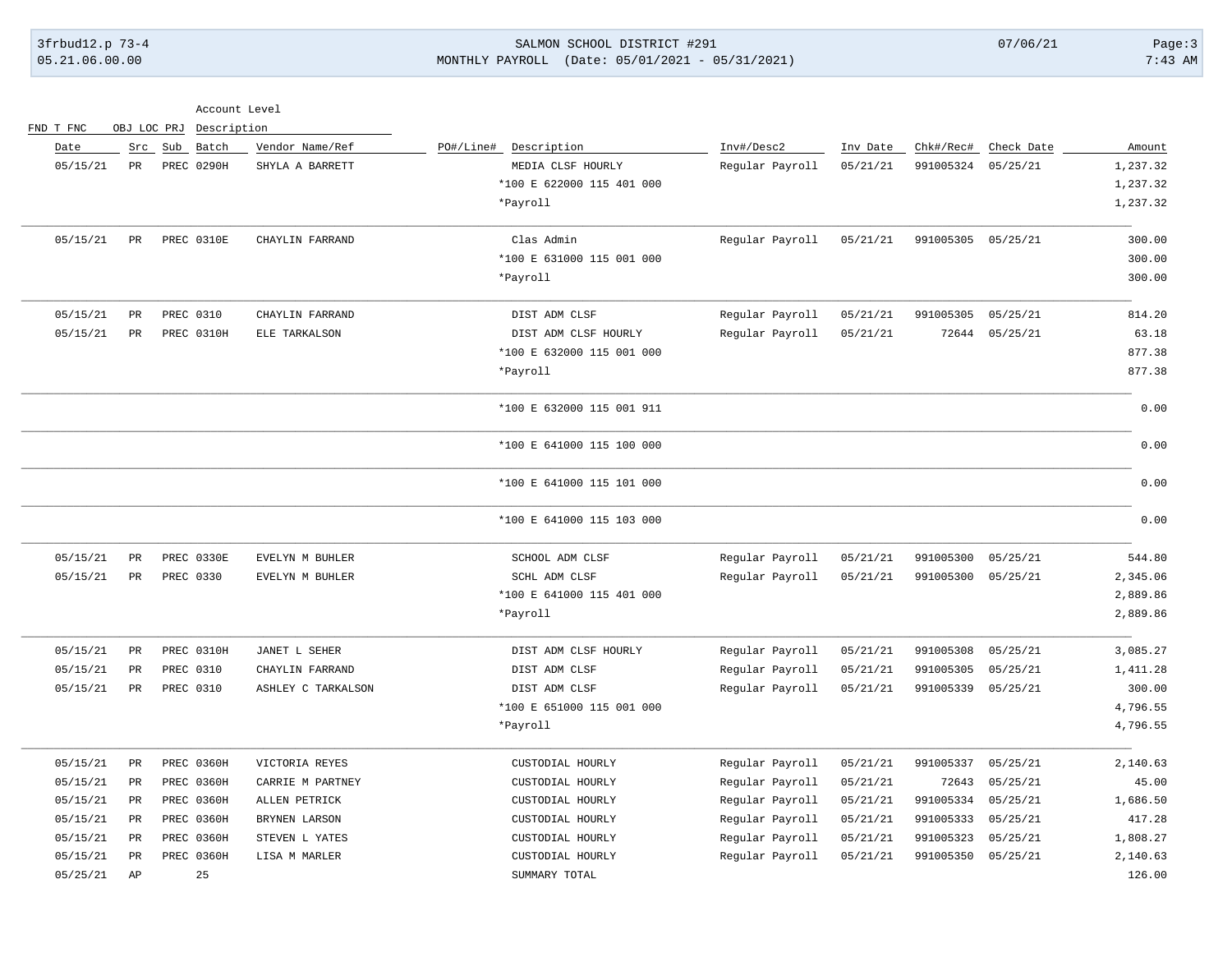# 3frbud12.p 73-4 SALMON SCHOOL DISTRICT #291 07/06/21 Page:4 05.21.06.00.00 MONTHLY PAYROLL (Date: 05/01/2021 - 05/31/2021) 7:43 AM

|                                      |                 |         | Account Level |                     |                             |                 |          |                    |            |          |
|--------------------------------------|-----------------|---------|---------------|---------------------|-----------------------------|-----------------|----------|--------------------|------------|----------|
| FND T FNC                            | OBJ LOC PRJ     |         | Description   |                     |                             |                 |          |                    |            |          |
| 100 E 661000 115 000 000 (continued) |                 |         |               |                     |                             |                 |          |                    |            |          |
| Date                                 |                 | Src Sub | Batch         | Vendor Name/Ref     | PO#/Line# Description       | Inv#/Desc2      | Inv Date | Chk#/Rec#          | Check Date | Amount   |
|                                      |                 |         |               |                     | *100 E 661000 115 000 000   |                 |          |                    |            | 8,364.31 |
|                                      |                 |         |               |                     | *Accounts Payable           |                 |          |                    |            | 126.00   |
|                                      |                 |         |               |                     | *Payroll                    |                 |          |                    |            | 8,238.31 |
|                                      |                 |         |               |                     | *100 E 661000 115 101 000   |                 |          |                    |            | 0.00     |
| 05/15/21                             | PR              |         | PREC 0390H    | ROBERT L. LEWIS     | MAINTENANCE HOURLY          | Regular Payroll | 05/21/21 | 991005349          | 05/25/21   | 3,575.80 |
| 05/15/21                             | PR              |         | PREC 0390H    | DANA BIGELOW        | MAINTENANCE HOURLY          | Regular Payroll | 05/21/21 | 991005325          | 05/25/21   | 2,140.63 |
|                                      |                 |         |               |                     | *100 E 664000 115 000 000   |                 |          |                    |            | 5,716.43 |
|                                      |                 |         |               |                     | *Payroll                    |                 |          |                    |            | 5,716.43 |
|                                      |                 |         |               |                     | *100 E 664000 115 100 000   |                 |          |                    |            | 0.00     |
| 05/15/21                             | $_{\rm PR}$     |         | PREC 0400H    | HAILEY PILKERTON    | GROUNDS HOURLY              | Regular Payroll | 05/21/21 | 991005335          | 05/25/21   | 18.00    |
|                                      |                 |         |               |                     | *100 E 665000 115 000 000   |                 |          |                    |            | 18.00    |
|                                      |                 |         |               |                     | *Payroll                    |                 |          |                    |            | 18.00    |
| 05/15/21                             | PR              |         | PREC 0411     | DAVID D GALLAMORE   | CROSS GUARD                 | Regular Payroll | 05/21/21 | 991005306 05/25/21 |            | 250.00   |
|                                      |                 |         |               |                     | $*100$ E 667000 115 000 000 |                 |          |                    |            | 250.00   |
|                                      |                 |         |               |                     | *Payroll                    |                 |          |                    |            | 250.00   |
|                                      |                 |         |               |                     | *100 E 667000 115 103 000   |                 |          |                    |            | 0.00     |
|                                      |                 |         |               |                     | *100 E 667000 115 401 000   |                 |          |                    |            | 0.00     |
| 05/15/21                             | PR              |         | PREC 0410H    | DAVID J SHAFFMASTER | TRANSPORTATION HOURLY       | Regular Payroll | 05/21/21 | 991005345          | 05/25/21   | 831.98   |
| 05/15/21                             | $_{\rm PR}$     |         | PREC 0410H    | LEAH SHALLOW        | TRANSPORTATION HOURLY       | Regular Payroll | 05/21/21 | 991005338          | 05/25/21   | 65.52    |
| 05/15/21                             | $_{\rm PR}$     |         | PREC 0410H    | BRUCE N MURPHY      | TRANSPORTATION HOURLY       | Regular Payroll | 05/21/21 | 991005344          | 05/25/21   | 1,297.29 |
| 05/15/21                             | $_{\rm PR}$     |         | PREC 0410H    | BERIK P CHRISTENSEN | TRANSPORTATION HOURLY       | Regular Payroll | 05/21/21 | 991005327          | 05/25/21   | 471.80   |
| 05/15/21                             | PR              |         | PREC 0410H    | STEPHEN A FABENY    | TRANSPORTATION HOURLY       | Regular Payroll | 05/21/21 | 991005304          | 05/25/21   | 1,903.85 |
| 05/15/21                             | PR              |         | PREC 0410H    | JOSHUA TOLMAN       | TRANSPORTATION HOURLY       | Regular Payroll | 05/21/21 | 991005346          | 05/25/21   | 724.37   |
| 05/15/21                             | PR              |         | PREC 0410     | KATHY TOLMAN        | TRANSPORTATION SALARY       | Regular Payroll | 05/21/21 | 991005303          | 05/25/21   | 784.32   |
| 05/15/21                             | PR              |         | PREC 0410     | MARK D AUSTIN       | TRANSPORTATION SALARY       | Regular Payroll | 05/21/21 | 991005341          | 05/25/21   | 4,693.87 |
| 05/15/21                             | $\mbox{\sf PR}$ |         | PREC 0410H    | DIANE BALDWIN       | TRANSPORTATION HOURLY       | Regular Payroll | 05/21/21 | 991005342          | 05/25/21   | 1,396.68 |
| 05/15/21                             | PR              |         | PREC 0410     | BROOKE D MONROE     | TRANSPORTATION SALARY       | Regular Payroll | 05/21/21 | 991005307          | 05/25/21   | 75.00    |
| 05/15/21                             | PR              |         | PREC 0410h    | BROOKE D MONROE     | TRANSPORTATION HOURLY       | Regular Payroll | 05/21/21 | 991005307          | 05/25/21   | 1,369.89 |
| 05/15/21                             | $_{\rm PR}$     |         | PREC 0410H    | PAUL FISHER         | TRANSPORTATION HOURLY       | Regular Payroll | 05/21/21 | 991005343          | 05/25/21   | 1,253.45 |
| 05/15/21                             | $\mathtt{PR}$   |         | PREC 0410H    | LEAH SHALLOW        | TRANSPORTATION HOURLY       | Quick Void      | 05/27/21 | 991005338          | 05/25/21   | $-65.52$ |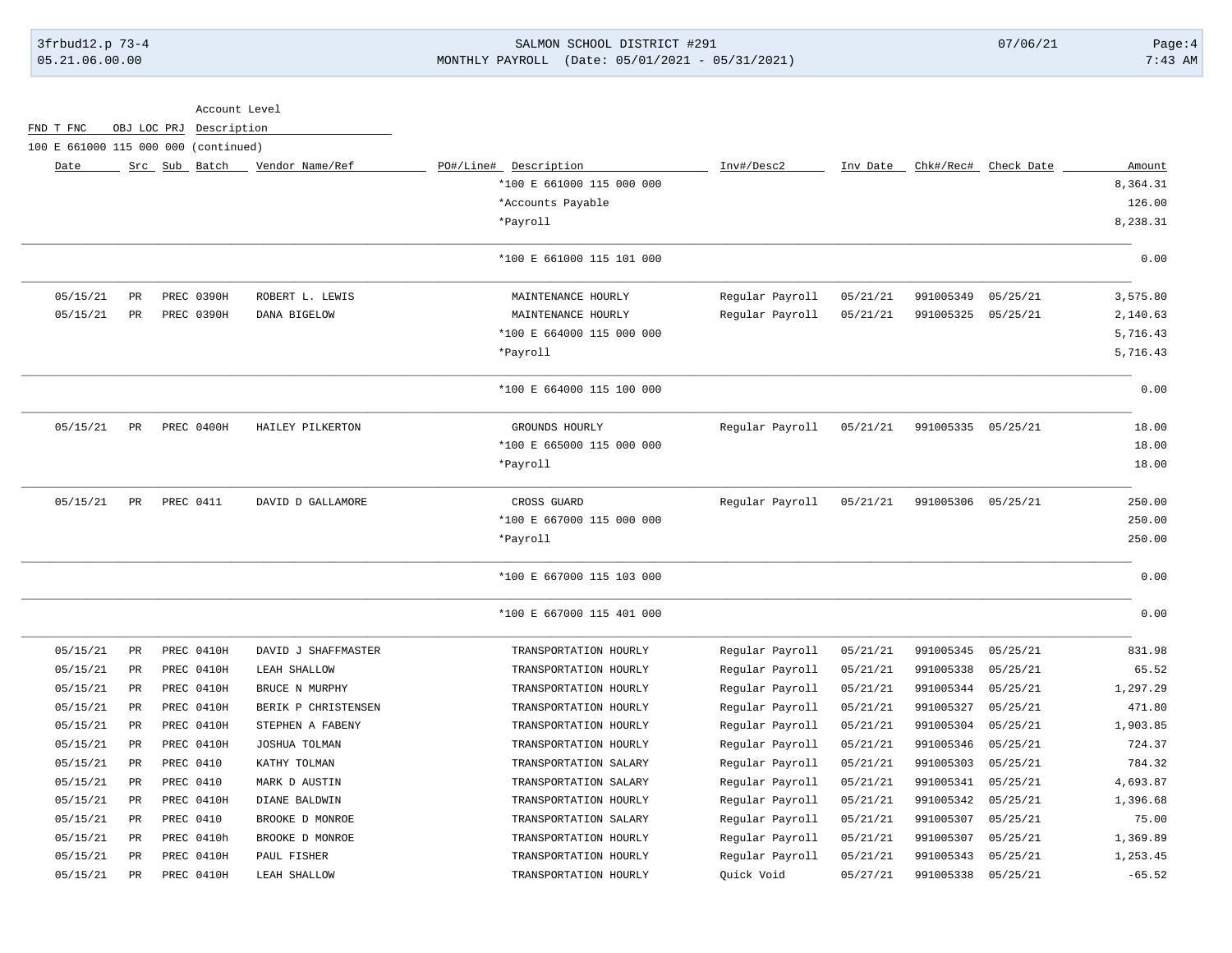### 3frbud12.p 73-4 SALMON SCHOOL DISTRICT #291 07/06/21 Page:5 05.21.06.00.00 MONTHLY PAYROLL (Date: 05/01/2021 - 05/31/2021) 7:43 AM

Account Level

| FND T FNC                            |             |  | OBJ LOC PRJ Description |                     |                           |                 |          |                    |            |           |
|--------------------------------------|-------------|--|-------------------------|---------------------|---------------------------|-----------------|----------|--------------------|------------|-----------|
| 100 E 681000 115 000 000 (continued) |             |  |                         |                     |                           |                 |          |                    |            |           |
| Date                                 |             |  | Src Sub Batch           | Vendor Name/Ref     | PO#/Line# Description     | Inv#/Desc2      | Inv Date | Chk#/Rec#          | Check Date | Amount    |
| 05/15/21                             | PR          |  | PREC 0410H              | LEAH SHALLOW        | TRANSPORTATION HOURLY     | Regular Payroll | 05/27/21 | 72648              | 05/25/21   | 65.52     |
|                                      |             |  |                         |                     | *100 E 681000 115 000 000 |                 |          |                    |            | 14,868.02 |
|                                      |             |  |                         |                     | *Payroll                  |                 |          |                    |            | 14,868.02 |
|                                      |             |  |                         |                     | *100 E 681000 115 555 000 |                 |          |                    |            | 0.00      |
| 05/15/21                             | PR          |  | PREC 0412H              | BRUCE N MURPHY      | SJSHS ATHL TRANSP HOURLY  | Regular Payroll | 05/21/21 | 991005344          | 05/25/21   | 292.50    |
| 05/15/21                             | $_{\rm PR}$ |  | PREC 0412h              | BROOKE D MONROE     | SJSHS ATHL TRANSP HOURLY  | Regular Payroll | 05/21/21 | 991005307          | 05/25/21   | 660.00    |
| 05/15/21                             | PR          |  | PREC 0412H              | DIANE BALDWIN       | SJSHS ATHL TRANSP HOURLY  | Regular Payroll | 05/21/21 | 991005342          | 05/25/21   | 195.00    |
| 05/15/21                             | PR          |  | PREC 0412H              | BROOKE D MONROE     | SJSHS ATHL TRANSP HOURLY  | Regular Payroll | 05/21/21 | 991005307          | 05/25/21   | 382.50    |
| 05/15/21                             | PR          |  | PREC 0412H              | STEPHEN A FABENY    | SJSHS ATHL TRANSP HOURLY  | Regular Payroll | 05/21/21 | 991005304          | 05/25/21   | 161.25    |
| 05/15/21                             | $_{\rm PR}$ |  | PREC 0412H              | DAVID J SHAFFMASTER | SJSHS ATHL TRANSP HOURLY  | Regular Payroll | 05/21/21 | 991005345          | 05/25/21   | 1,035.00  |
| 05/15/21                             | PR          |  | PREC 0412H              | JOSHUA TOLMAN       | SJSHS ATHL TRANSP HOURLY  | Regular Payroll | 05/21/21 | 991005346          | 05/25/21   | 360.00    |
| 05/15/21                             | $_{\rm PR}$ |  | PREC 0412H              | PAUL FISHER         | SJSHS ATHL TRANSP HOURLY  | Regular Payroll | 05/21/21 | 991005343 05/25/21 |            | 637.50    |
|                                      |             |  |                         |                     | *100 E 682000 115 401 000 |                 |          |                    |            | 3,723.75  |
|                                      |             |  |                         |                     | *Payroll                  |                 |          |                    |            | 3,723.75  |
|                                      |             |  |                         |                     | *100 E 682000 115 602 000 |                 |          |                    |            | 0.00      |
|                                      |             |  |                         |                     | *100 E 682200 115 000 000 |                 |          |                    |            | 0.00      |
|                                      |             |  |                         |                     | *100 E 683000 115 100 000 |                 |          |                    |            | 0.00      |
|                                      |             |  |                         |                     | *220 E 661000 115 100 000 |                 |          |                    |            | 0.00      |
|                                      |             |  |                         |                     | *220 E 664000 115 100 000 |                 |          |                    |            | 0.00      |
|                                      |             |  |                         |                     | *233 E 515000 115 000 000 |                 |          |                    |            | 0.00      |
|                                      |             |  |                         |                     | *233 E 515000 115 000 200 |                 |          |                    |            | 0.00      |
|                                      |             |  |                         |                     | *233 E 515000 115 000 201 |                 |          |                    |            | 0.00      |
|                                      |             |  |                         |                     | *233 E 515000 115 000 202 |                 |          |                    |            | 0.00      |
|                                      |             |  |                         |                     | *233 E 515000 115 000 203 |                 |          |                    |            | 0.00      |
|                                      |             |  |                         |                     |                           |                 |          |                    |            |           |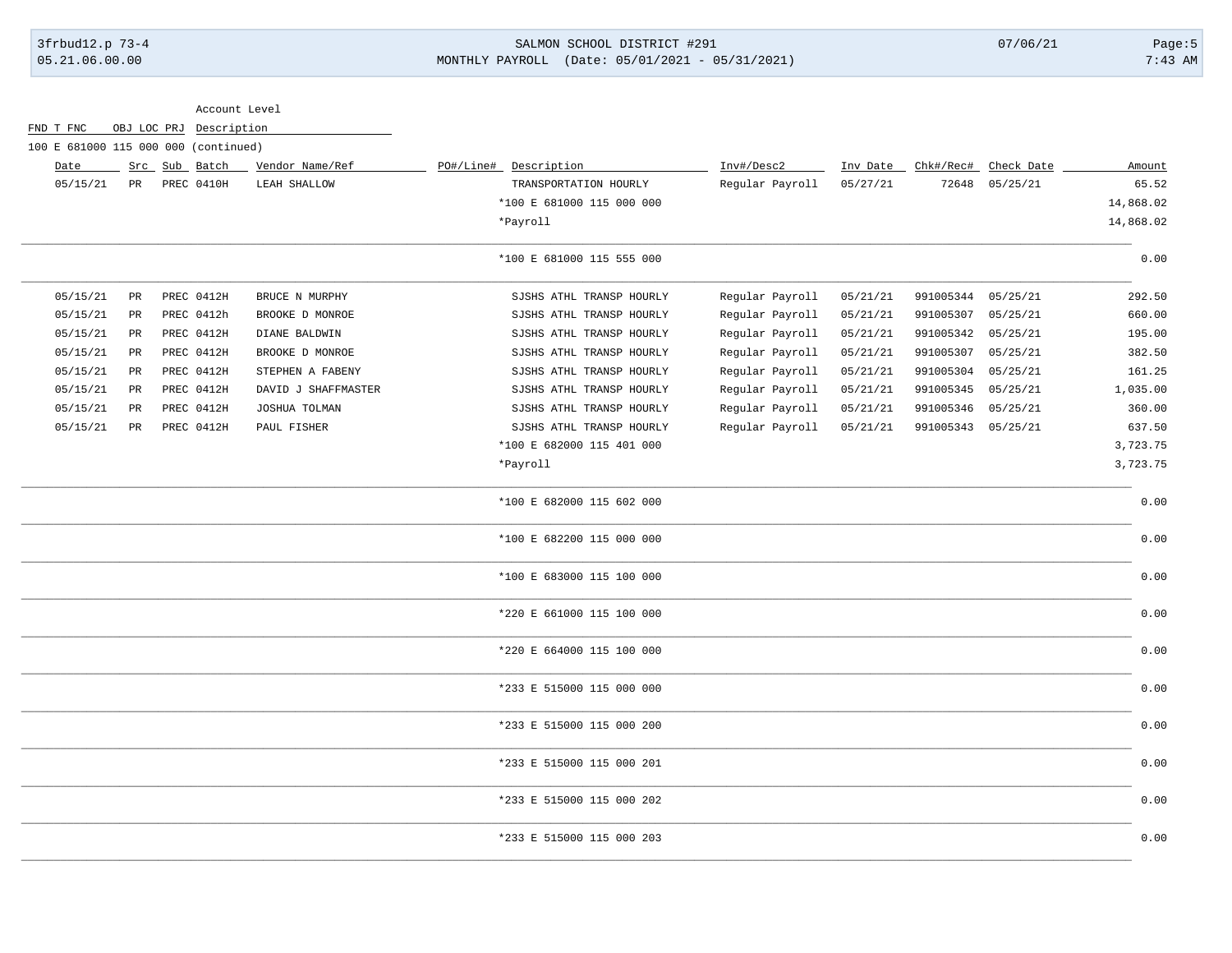3frbud12.p 73-4 SALMON SCHOOL DISTRICT #291 07/06/21 Page:6 05.21.06.00.00 MONTHLY PAYROLL (Date: 05/01/2021 - 05/31/2021) 7:43 AM

Account Level

FND T FNC OBJ LOC PRJ Description

| Date     |             | Src Sub Batch | Vendor Name/Ref  | PO#/Line# Description     | Inv#/Desc2      | Inv Date |                    | Chk#/Rec# Check Date | Amount   |
|----------|-------------|---------------|------------------|---------------------------|-----------------|----------|--------------------|----------------------|----------|
|          |             |               |                  | *233 E 515000 115 000 205 |                 |          |                    |                      | 0.00     |
|          |             |               |                  | *242 E 512000 115 101 000 |                 |          |                    |                      | 0.00     |
|          |             |               |                  | *242 E 512000 115 103 000 |                 |          |                    |                      | 0.00     |
| 05/15/21 | PR          | PREC 0290H    | TODD NELSON      | MEDIA CLSF HOURLY         | Regular Payroll | 05/21/21 | 991005301 05/25/21 |                      | 402.34   |
|          |             |               |                  | *245 E 512000 115 103 000 |                 |          |                    |                      | 402.34   |
|          |             |               |                  | *Payroll                  |                 |          |                    |                      | 402.34   |
|          |             |               |                  | *245 E 515000 115 101 000 |                 |          |                    |                      | 0.00     |
| 05/15/21 | $_{\rm PR}$ | PREC 0290H    | TODD NELSON      | MEDIA CLSF HOURLY         | Regular Payroll | 05/21/21 | 991005301 05/25/21 |                      | 402.34   |
|          |             |               |                  | *245 E 515000 115 401 000 |                 |          |                    |                      | 402.34   |
|          |             |               |                  | *Payroll                  |                 |          |                    |                      | 402.34   |
| 05/15/21 | PR          | PREC 0290H    | TODD NELSON      | MEDIA CLSF HOURLY         | Regular Payroll | 05/21/21 | 991005301 05/25/21 |                      | 1,341.13 |
|          |             |               |                  | *245 E 622000 115 000 000 |                 |          |                    |                      | 1,341.13 |
|          |             |               |                  | *Payroll                  |                 |          |                    |                      | 1,341.13 |
|          |             |               |                  | *245 E 622000 115 100 000 |                 |          |                    |                      | 0.00     |
|          |             |               |                  | *246 E 611000 115 000 000 |                 |          |                    |                      | 0.00     |
|          |             |               |                  | *246 E 611000 115 100 000 |                 |          |                    |                      | 0.00     |
|          |             |               |                  | *248 E 521000 115 100 000 |                 |          |                    |                      | 0.00     |
|          |             |               |                  | *249 E 515000 115 401 000 |                 |          |                    |                      | 0.00     |
|          |             |               |                  | *250 E 621000 115 001 000 |                 |          |                    |                      | 0.00     |
|          |             |               |                  | *251 E 512000 115 101 000 |                 |          |                    |                      | 0.00     |
| 05/15/21 | $_{\rm PR}$ | PREC 0060H    | JESSICA A JONES  | ELEM CLASSIFIED HOURLY    | Regular Payroll | 05/21/21 | 72642              | 05/25/21             | 25.00    |
| 05/15/21 | PR          | PREC PARAH    | JESSICA A JONES  | Paraprofessional Hourly   | Regular Payroll | 05/21/21 | 72642              | 05/25/21             | 960.06   |
| 05/15/21 | $_{\rm PR}$ | PREC PARAH    | DONNA M GEBHARDT | Paraprofessional Hourly   | Regular Payroll | 05/21/21 | 991005313          | 05/25/21             | 1,018.22 |
| 05/15/21 | PR          | PREC PARAH    | CAITLIN J COLE   | Paraprofessional Hourly   | Regular Payroll | 05/21/21 | 72639              | 05/25/21             | 923.55   |
| 05/15/21 | PR          | PREC 0060H    | CAITLIN J COLE   | ELEM CLASSIFIED HOURLY    | Regular Payroll | 05/21/21 | 72639              | 05/25/21             | 25.00    |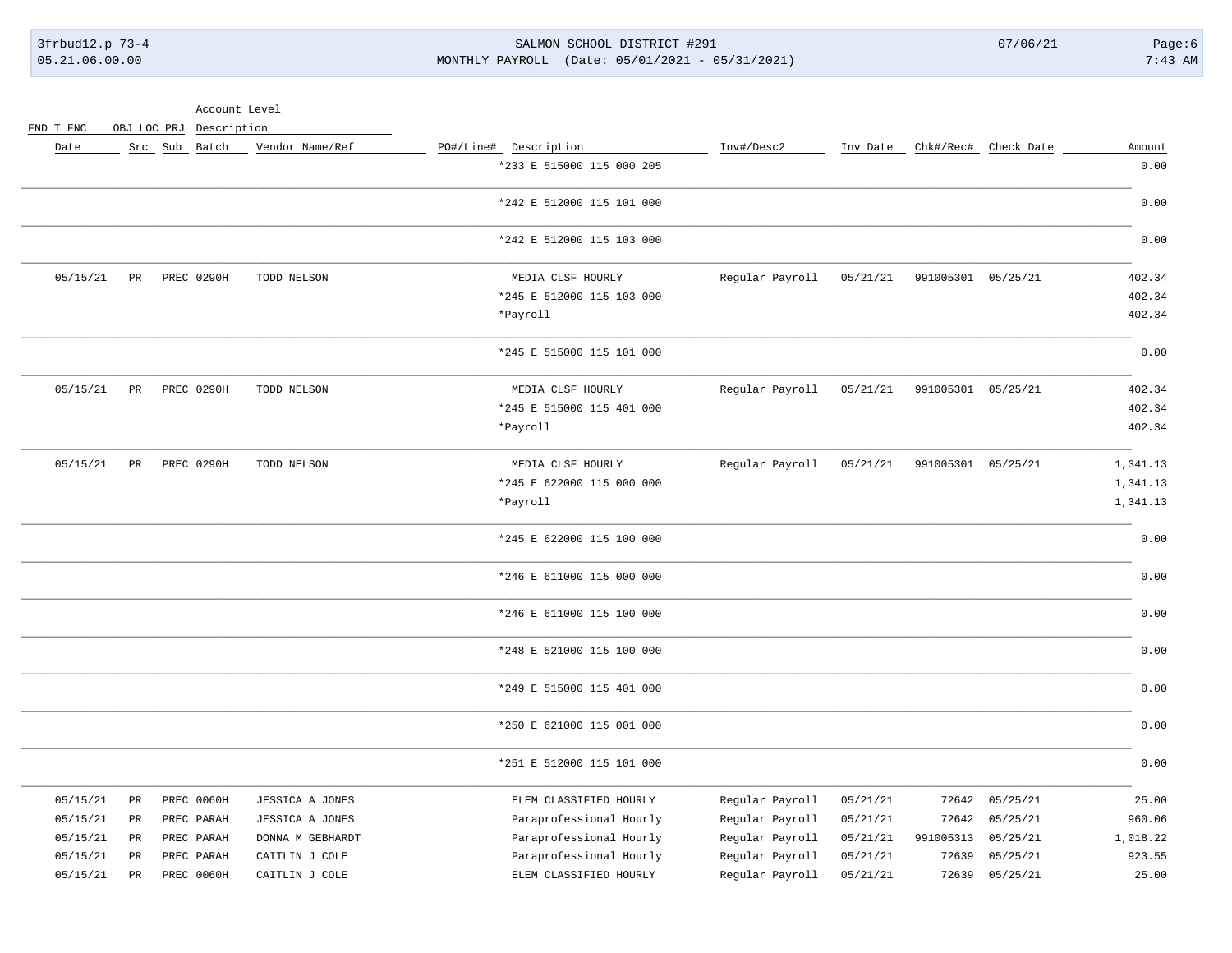# 3frbud12.p 73-4 SALMON SCHOOL DISTRICT #291 07/06/21 Page:7 05.21.06.00.00 MONTHLY PAYROLL (Date: 05/01/2021 - 05/31/2021) 7:43 AM

|           |                 | Account Level                        |                        |                           |                 |          |           |                      |          |
|-----------|-----------------|--------------------------------------|------------------------|---------------------------|-----------------|----------|-----------|----------------------|----------|
| FND T FNC | OBJ LOC PRJ     | Description                          |                        |                           |                 |          |           |                      |          |
|           |                 | 251 E 512000 115 103 000 (continued) |                        |                           |                 |          |           |                      |          |
| Date      |                 | Src Sub Batch                        | Vendor Name/Ref        | PO#/Line#<br>Description  | Inv#/Desc2      | Inv Date |           | Chk#/Rec# Check Date | Amount   |
| 05/15/21  | PR              | PREC PARAH                           | DAWN LOPEZ             | Paraprofessional Hourly   | Regular Payroll | 05/21/21 | 991005318 | 05/25/21             | 444.41   |
|           |                 |                                      |                        | *251 E 512000 115 103 000 |                 |          |           |                      | 3,396.24 |
|           |                 |                                      |                        | *Payroll                  |                 |          |           |                      | 3,396.24 |
|           |                 |                                      |                        | *251 E 515000 115 101 000 |                 |          |           |                      | 0.00     |
| 05/15/21  | $\mbox{\sf PR}$ | PREC SAFSS                           | ERIC J TARKALSON       | FRIDAY SCHOOL STAFF       | Regular Payroll | 05/21/21 | 72645     | 05/25/21             | 360.00   |
| 05/15/21  | PR              | PREC PARAH                           | PAULA J HONEYCUTT      | Paraprofessional Hourly   | Regular Payroll | 05/21/21 | 991005330 | 05/25/21             | 923.55   |
|           |                 |                                      |                        | *251 E 515000 115 401 000 |                 |          |           |                      | 1,283.55 |
|           |                 |                                      |                        | *Payroll                  |                 |          |           |                      | 1,283.55 |
|           |                 |                                      |                        | *251 E 621000 115 000 000 |                 |          |           |                      | 0.00     |
|           |                 |                                      |                        | *251 E 621000 115 000 302 |                 |          |           |                      | 0.00     |
|           |                 |                                      |                        | *251 E 621000 115 101 000 |                 |          |           |                      | 0.00     |
|           |                 |                                      |                        | *251 E 621000 115 101 302 |                 |          |           |                      | 0.00     |
|           |                 |                                      |                        | *251 E 632000 115 001 000 |                 |          |           |                      | 0.00     |
| 05/15/21  | $_{\rm PR}$     | PREC COVID                           | KITTRICK KAUFFMAN      | COVID RELATED             | Regular Payroll | 05/21/21 | 991005331 | 05/25/21             | 320.00   |
| 05/15/21  | $_{\rm PR}$     | PREC SUBHR                           | KITTRICK KAUFFMAN      | HOURLY SUBSTITUTE         | Regular Payroll | 05/21/21 | 991005331 | 05/25/21             | 1,181.08 |
|           |                 |                                      |                        | *252 E 621000 115 001 000 |                 |          |           |                      | 1,501.08 |
|           |                 |                                      |                        | *Payroll                  |                 |          |           |                      | 1,501.08 |
|           |                 |                                      |                        | *254 E 621000 115 001 000 |                 |          |           |                      | 0.00     |
| 05/15/21  | <b>PR</b>       | PREC PARAH                           | DARLENE A FOUST        | Paraprofessional Hourly   | Regular Payroll | 05/21/21 | 991005312 | 05/25/21             | 1,455.38 |
| 05/15/21  | <b>PR</b>       | PREC PARAH                           | DAVID D GALLAMORE      | Paraprofessional Hourly   | Regular Payroll | 05/21/21 | 991005306 | 05/25/21             | 1,108.06 |
| 05/15/21  | PR              | PREC PARAH                           | REBECCA L STEPHANISHEN | Paraprofessional Hourly   | Regular Payroll | 05/21/21 | 991005302 | 05/25/21             | 1,293.56 |
| 05/15/21  | <b>PR</b>       | PREC 0010E                           | TAMMY LEE RICE         | KINDERGARTEN EXTRA        | Regular Payroll | 05/21/21 | 991005322 | 05/25/21             | 38.92    |
| 05/15/21  | <b>PR</b>       | PREC PARAH                           | KELSEY OLSON           | Paraprofessional Hourly   | Regular Payroll | 05/21/21 | 991005320 | 05/25/21             | 915.13   |
| 05/15/21  | PR              | PREC PARAH                           | TAMMY LEE RICE         | Paraprofessional Hourly   | Regular Payroll | 05/21/21 | 991005322 | 05/25/21             | 480.03   |
| 05/15/21  | $_{\rm PR}$     | PREC PARAH                           | DAWN LOPEZ             | Paraprofessional Hourly   | Regular Payroll | 05/21/21 | 991005318 | 05/25/21             | 272.38   |
| 05/15/21  | PR              | PREC 0010E                           | DARLENE A FOUST        | KINDERGARTEN EXTRA        | Regular Payroll | 05/21/21 | 991005312 | 05/25/21             | 118.00   |
| 05/15/21  | PR              | PREC PARAH                           | JOSIE JESSICA GORDON   | Paraprofessional Hourly   | Regular Payroll | 05/21/21 | 991005328 | 05/25/21             | 660.44   |
| 05/15/21  | $_{\rm PR}$     | PREC PARAH                           | MCKENNA L HOGGAN       | Paraprofessional Hourly   | Regular Payroll | 05/21/21 | 72641     | 05/25/21             | 217.16   |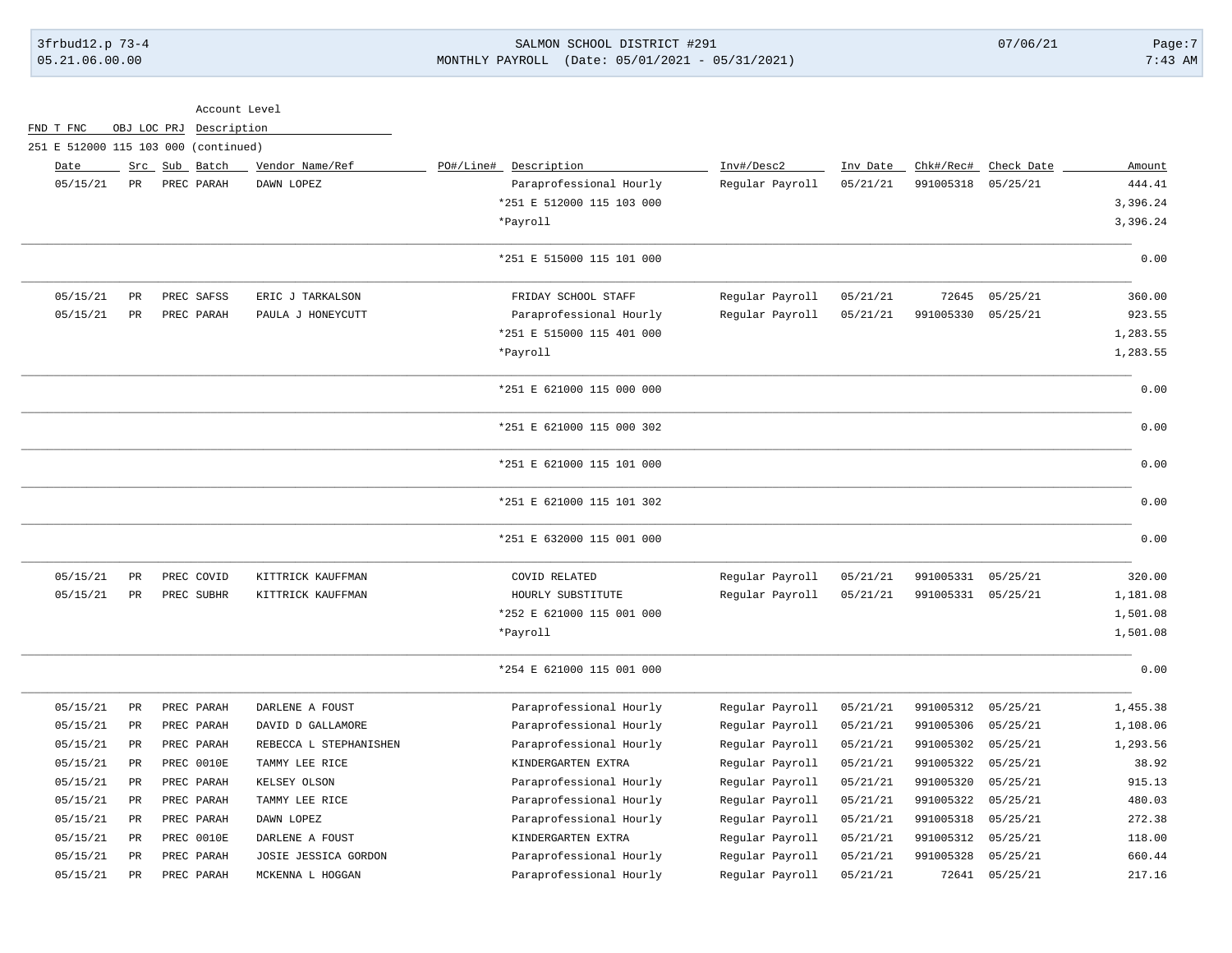# 3frbud12.p 73-4 SALMON SCHOOL DISTRICT #291 07/06/21 Page:8 05.21.06.00.00 MONTHLY PAYROLL (Date: 05/01/2021 - 05/31/2021) 7:43 AM

| Chk#/Rec# Check Date<br>Amount |
|--------------------------------|
| 6,559.06                       |
| 6,559.06                       |
|                                |
| 0.00                           |
| 830.07                         |
| 830.07                         |
| 830.07                         |
| 0.00                           |
| 0.00                           |
| 38.92                          |
| 480.03                         |
| 518.95                         |
| 518.95                         |
| 830.07                         |
| 917.28                         |
| 95.76                          |
| 1,181.08                       |
| 3,024.19                       |
| 3,024.19                       |
| 0.00                           |
| 0.00                           |
| 0.00                           |
| 0.00                           |
| 0.00                           |
| 0.00                           |
|                                |